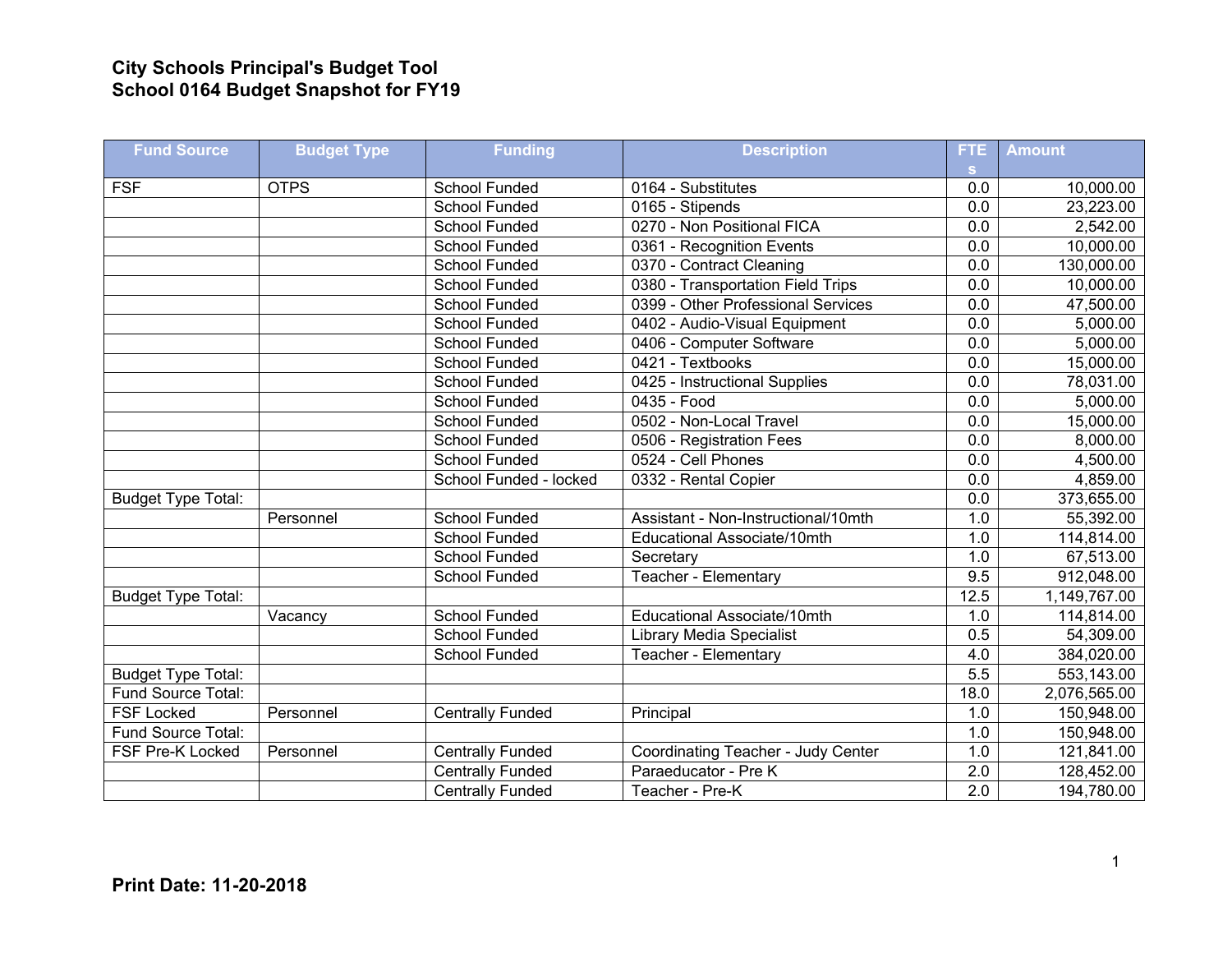## **City Schools Principal's Budget Tool School 0164 Budget Snapshot for FY19**

| <b>Fund Source</b>        | <b>Budget Type</b> | <b>Funding</b>          | <b>Description</b>                    | <b>FTE</b>       | <b>Amount</b> |
|---------------------------|--------------------|-------------------------|---------------------------------------|------------------|---------------|
|                           |                    |                         |                                       | S.               |               |
| <b>Budget Type Total:</b> |                    |                         |                                       | 6.0              | 596,021.00    |
|                           | Vacancy            | <b>Centrally Funded</b> | Paraeducator - Pre K                  | 4.0              | 256,904.00    |
|                           |                    | <b>Centrally Funded</b> | Teacher - Pre-K                       | 4.0              | 389,560.00    |
| <b>Budget Type Total:</b> |                    |                         |                                       | 8.0              | 646,464.00    |
| Fund Source Total:        |                    |                         |                                       | 13.0             | 1,091,537.00  |
| <b>FSF SWD Locked</b>     | Personnel          | <b>Centrally Funded</b> | Psychologist                          | 0.6              | 67,385.00     |
|                           |                    | <b>Centrally Funded</b> | Social Worker                         | 0.5              | 57,335.00     |
| <b>Budget Type Total:</b> |                    |                         |                                       | 1.1              | 124,720.00    |
|                           | Vacancy            | <b>Centrally Funded</b> | Speech Pathologist                    | 0.6              | 63,686.00     |
| <b>Budget Type Total:</b> |                    |                         |                                       | 0.6              | 63,686.00     |
| Fund Source Total:        |                    |                         |                                       | $\overline{1.7}$ | 188,406.00    |
| <b>FSF SWD</b>            | <b>OTPS</b>        | <b>School Funded</b>    | 0172 - Summer School                  | 0.0              | 22,327.00     |
| Unlocked                  |                    |                         |                                       |                  |               |
|                           |                    | <b>School Funded</b>    | 0270 - Non Positional FICA            | 0.0              | 1,708.00      |
|                           |                    | <b>School Funded</b>    | 0425 - Instructional Supplies         | 0.0              | 5,444.00      |
| <b>Budget Type Total:</b> |                    |                         |                                       | 0.0              | 29,479.00     |
|                           | Personnel          | <b>School Funded</b>    | <b>IEP Team Associate</b>             | 1.0              | 115,048.00    |
|                           |                    | School Funded           | <b>Teacher - Special Education</b>    | $\overline{3.0}$ | 299,484.00    |
| <b>Budget Type Total:</b> |                    |                         |                                       | 4.0              | 414,532.00    |
|                           | Vacancy            | <b>School Funded</b>    | <b>Teacher - Special Education</b>    | 1.5              | 149,742.00    |
| Fund Source Total:        |                    |                         |                                       | 5.5              | 593,753.00    |
| SWD Early                 | Vacancy            | <b>Centrally Funded</b> | <b>Special Education Paraeducator</b> | 1.0              | 63,606.00     |
| Learning Locked           |                    |                         |                                       |                  |               |
|                           |                    | <b>Centrally Funded</b> | <b>Teacher - Special Education</b>    | 1.0              | 99,828.00     |
| <b>Budget Type Total:</b> |                    |                         |                                       | $\overline{3.5}$ | 313,176.00    |
| Fund Source Total:        |                    |                         |                                       | 2.0              | 163,434.00    |
| Title I Part A            | <b>OTPS</b>        | <b>School Funded</b>    | 0399 - Other Professional Services    | 0.0              | 11,105.00     |
|                           |                    | <b>School Funded</b>    | 0425 - Instructional Supplies         | $\overline{0.0}$ | 5,000.00      |
| <b>Budget Type Total:</b> |                    |                         |                                       | 0.0              | 16,105.00     |
|                           | Personnel          | <b>School Funded</b>    | Teacher - Elementary                  | 4.5              | 370,895.00    |
| <b>Budget Type Total:</b> |                    |                         |                                       | 4.5              | 370,895.00    |
| Fund Source Total:        |                    |                         |                                       | 4.5              | 387,000.00    |